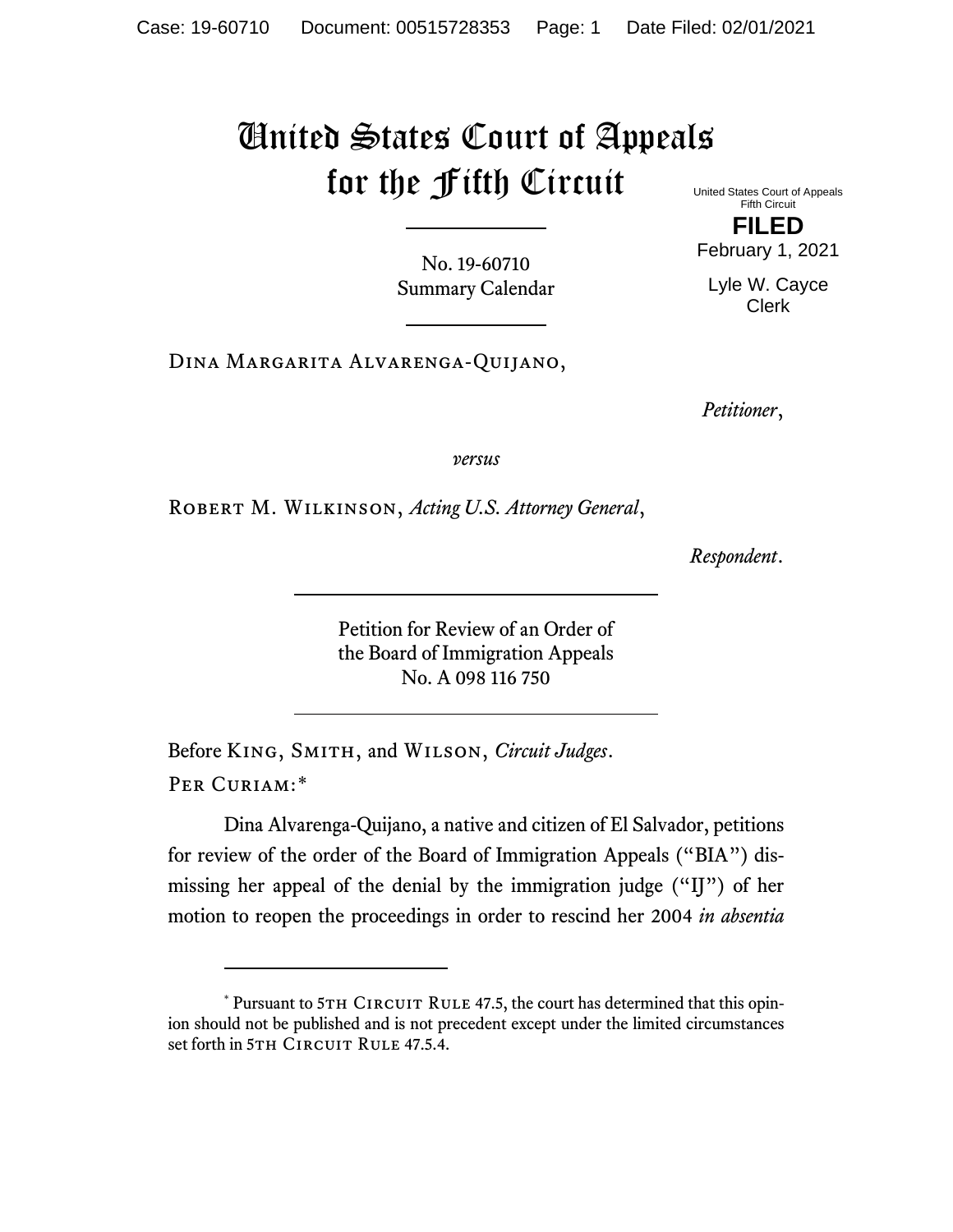## No. 19-60710

removal order. She contends that the BIA and IJ erred in denying her motion to reopen to enable her to apply for asylum or withholding of removal on the ground that she failed to demonstrate a material change in country conditions.

Alvarenga-Quijano briefs no argument challenging the determination that (1) her removal order would not be rescinded because she had proper and actual notice of her removal hearing, (2) her motion to reopen was untimely to the extent that she asserted that her failure to appear was the result of exceptional circumstances, and (3) the motion to reopen was untimely to the extent that she sought to apply for adjustment of status. She has therefore abandoned any such theories. *See Soadjede v. Ashcroft*, 324 F.3d 830, 833 (5th Cir. 2003); *see also Beasley v. McCotter*, 798 F.2d 116, 118 (5th Cir. 1986).

As part of her challenge to the denial of the motion to reopen to enable her to seek asylum or withholding of removal, Alvarenga-Quijano maintains, for the first time, that the BIA employed an incorrect standard of review. Because she did not first exhaust her administrative remedies as to that claim, this court lacks jurisdiction to consider it. *See* 8 U.S.C. § 1252(d)(1); *Wang v. Ashcroft*, 260 F.3d 448, 452−53 (5th Cir. 2001); *Omari v. Holder*, 562 F.3d 314, 320−21 (5th Cir. 2009).

"A motion to reopen is a form of procedural relief that asks the [BIA] to change its decision in light of newly discovered evidence or a change in circumstances since the hearing." *Lugo-Resendez v. Lynch*, 831 F.3d 337, 339 (5th Cir. 2016) (internal quotation marks, alteration, and citation omitted). Such motions are disfavored, and denials are reviewed only for abuse of discretion. *INS v. Doherty*, 502 U.S. 314, 323 (1992). This court must affirm the BIA's decision unless it is "capricious, racially invidious, utterly without foundation in the evidence, or otherwise so irrational that it is arbitrary rather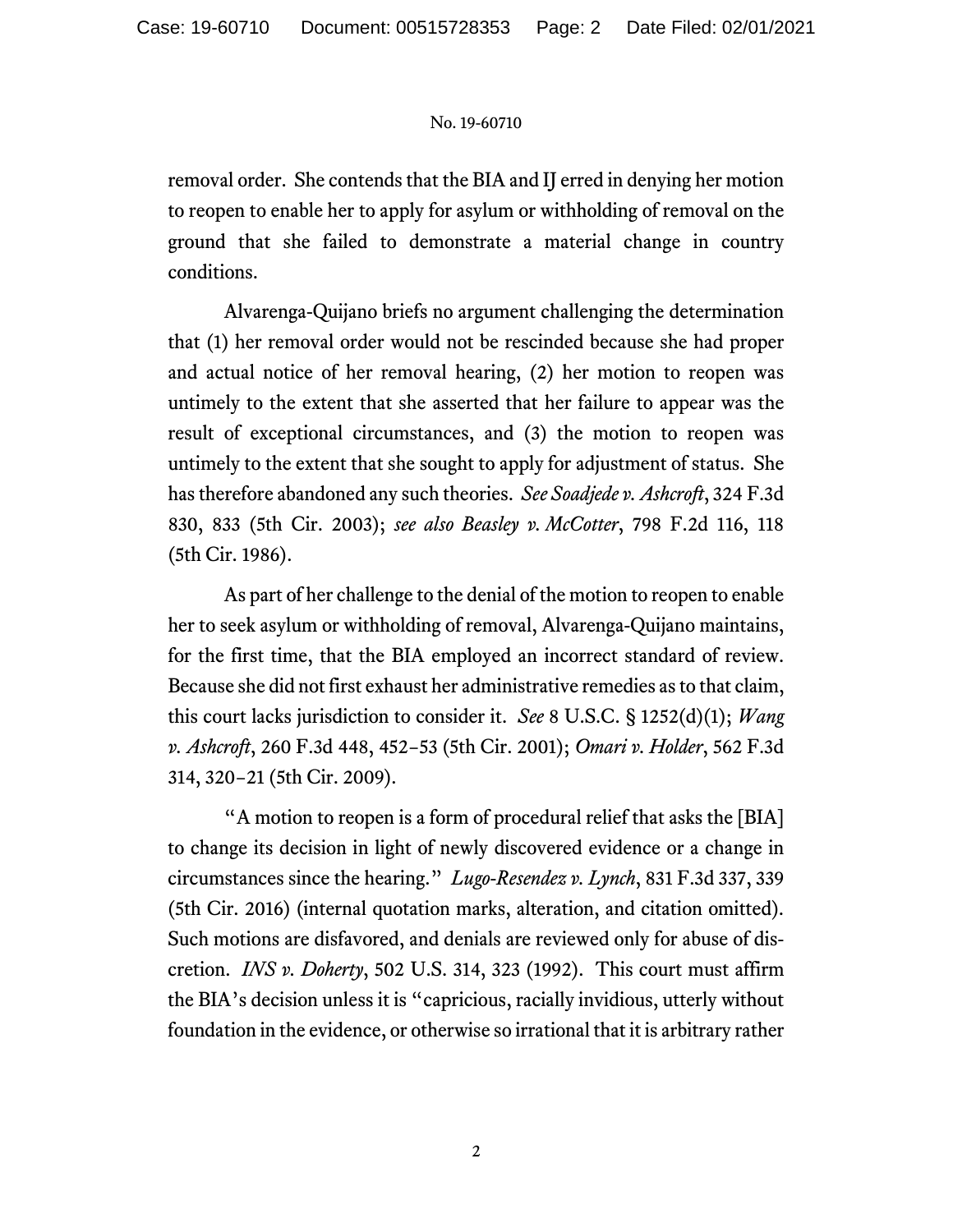## No. 19-60710

than the result of any perceptible rational approach." *Cruz v. Barr*, 929 F.3d 304, 308 (5th Cir. 2019) (internal quotation marks and citation omitted).

Ordinarily, an alien must file a motion to reopen within 90 days of the date on which the final administrative decision is entered. *See* 8 U.S.C.  $\S 1229a(c)(7)(C)(i)$ . An exception is that there are no time limits on filing a motion to reopen if the reason for the motion is to apply for asylum, withholding of removal, or relief under the Convention Against Torture and the motion "is based on changed country conditions arising in the country of nationality . . . if such evidence is material and was not available and would not have been discovered or presented at the previous proceeding." § 1229a(c)(7)(C)(ii). Alvarenga-Quijano asserts that the BIA and IJ erred in determining that she failed to demonstrate materially changed country conditions. She renews her assertion that her sister witnessed a gang murder, that the gangs have her sister under watch, and that they will "track and get to" her if she is deported. She further asserts that, even if that amounts only to changed personal circumstances, she nevertheless has demonstrated materially changed country conditions by showing that gang violence has worsened in El Salvador since she left.

To the extent that Alvarenga-Quijano avers that she demonstrated a material change in country conditions by presenting evidence of escalating violence and growth of gang presence and power, she fails to point to any record evidence supporting the argument that conditions have materially changed since 2004, when she was removed. *See Nunez v. Sessions*, 882 F.3d 499, 508 (5th Cir. 2018); *Ramos-Lopez v. Lynch,* 823 F.3d 1024, 1026 (5th Cir. 2016). We have upheld the denial of motions to reopen "where the evidence of changed conditions shows only a continuance of ongoing violence in the home country." *Singh v. Lynch*, 840 F.3d 220, 222 (5th Cir. 2016). Moreover, a change in personal circumstances does not constitute a showing of changed country conditions. *See id*. at 222−23. Because Alvarenga-Quijano